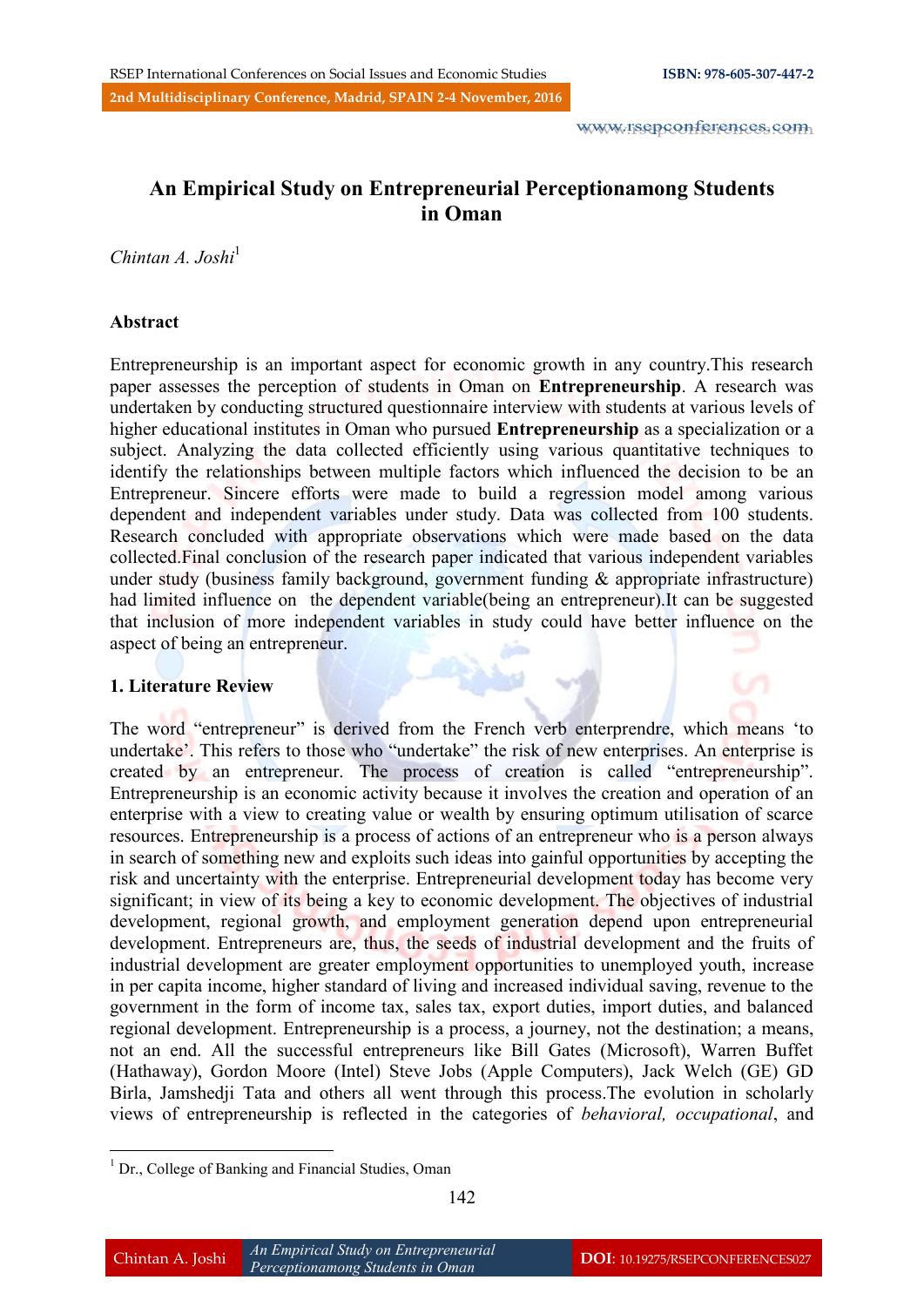*synthesis* definitions.Schumpeter (1950; 1961) famously defined the entrepreneur as the coordinator of production and agent of change. As such the "Schumpeterian" entrepreneur is above elsean innovator. Scholars who share this view of entrepreneurship do not consider entrepreneurshipto be very important in earlier stages of economic development – they see the contribution ofentrepreneurship to be much more important at later stages of development, where economicgrowth is driven by knowledge and competition. At earlier stages of developmententrepreneurship may play a less pronounced role because growth is largely driven by factoraccumulation (Ács and Naudé, 2013). Kirzner (1973) views the entrepreneur as someone who facilitatesadjustment to change by spotting opportunities for profitable arbitrage (and "disequilibrium "situations in the market). This view has resonated among scholars who emphasize theopportunity-grabbing-for-profit nature of entrepreneurship (Shane and Ventakaram 2000)particularly in developing countries where market disequilibria may be common. In economic theory entrepreneurship has been modeled as an occupational choice between self -employment and wage-employment (seen Lucas 1978, Evans and Jovanovic 1989,Murphy et al. 1991). Hence someone will become an entrepreneur if profits and nonpecuniary benefits are more from being in wage employment. Entrepreneurship is thus synonymous with self-employment.Sometimes it may happen that individual took up selfemployment due to circumstances which may include joining family business. This makes a distinction between necessity and opportunity entrepreneurs-as in for instance the Global Entrepreneurship Monitor (GEM-see Reynolds et al.2005). Behavioural definitions also stress the risk-taking dimension of entrepreneurship. The essence of entrepreneurship is the willingness to assume risk arising out of the creation and implementation of new ideas. New ideas are always tentative and their results may not be instantaneous and positive. An entrepreneur has to assume risk. If an entrepreneur does not have a willingness to assume risk, entrepreneurship would never succeed. Kanbur (1979:773) described the entrepreneur as one who manages production function by paying wages to workers and shouldering risks and uncertainty. The predominance of small firms in developing countries-the bulk of entrepreneurship studies in developing countries are concerned with small and medium enterprises (SMEs) – has been postulated to be and symptom of economy-wide uncertainty, where the probability of success is small (Wiggens 1995). Government intervention in promoting various entrepreneurial activities and motivating young entrepreneurs to take initiative for the same should reduce uncertainty and transaction costs as well. In recent years various scholars have recognized that business games and their rules as the ultimate determinant of the development. These rules of business games not only affect the supply but, perhaps even more importantly the allocation of entrepreneurship. According to Baumol(1990:895) entrepreneurial ability can be allocated towards productive, unproductive or even destructive activities. He defines entrepreneur as a person who are innovative and creative in finding ways that add to their own wealth, power and prestige.Finally, it is widely believed that entrepreneurship is beneficial foreconomic growth and development. Entrepreneurship has been remarkably resurgentover the past three decades in countries that achieved substantial poverty reduction. Donors and international development agencies have turned to entrepreneurship toimprove the effectiveness and sustainability of aid.However, the theoretical and empirical cases for understanding the role of entrepreneurship arenot yet solid. Evidence on whether entrepreneurship matters for economic growth is notstraightforward; how entrepreneurship has been promoted and how it contributed to the development of various countries. Hereby we represent necessary **introductory framework of Entrepreneurship which lead to economic growth of the country.**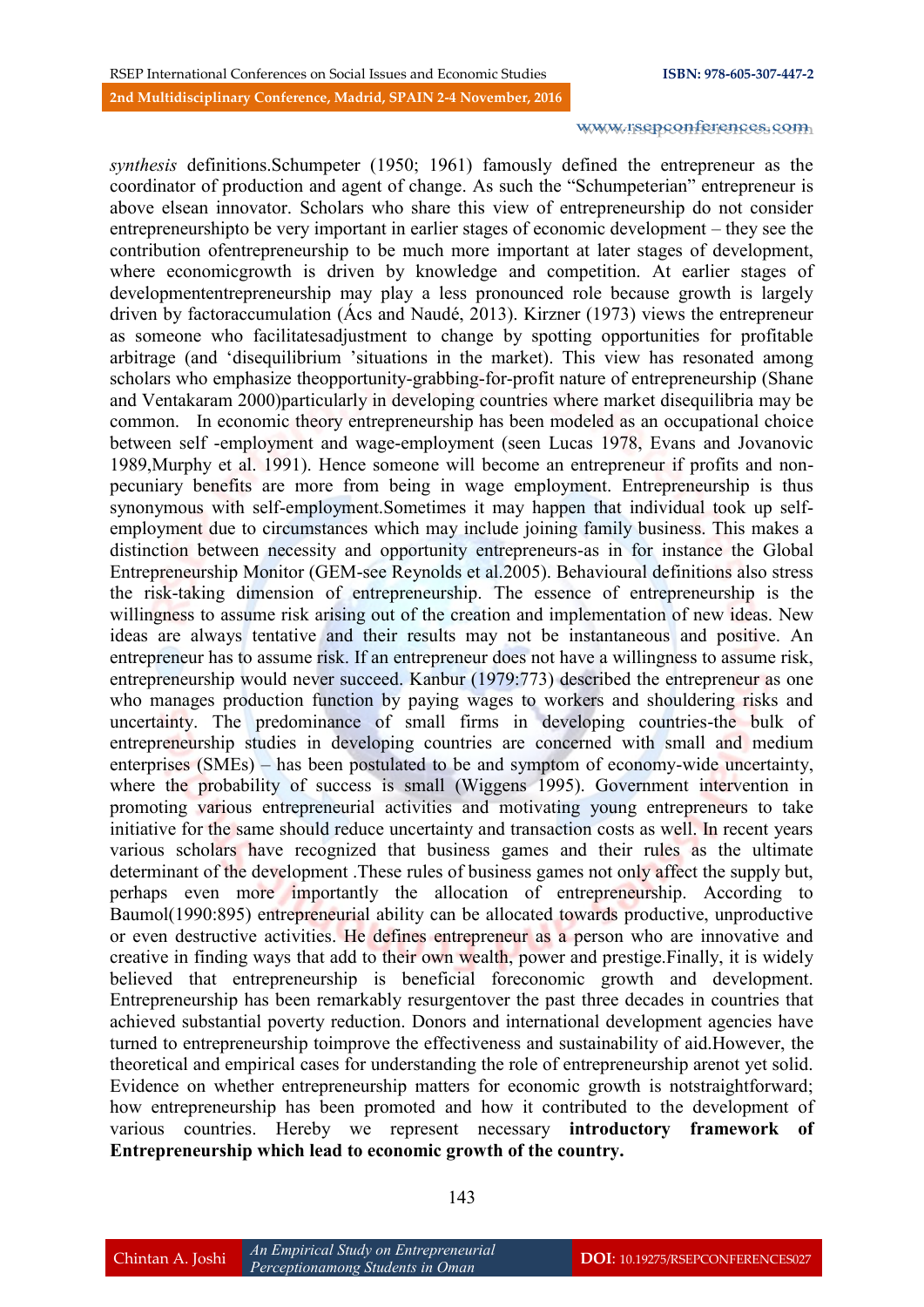RSEP International Conferences on Social Issues and Economic Studies **ISBN: 978-605-307-447-2 2nd Multidisciplinary Conference, Madrid, SPAIN 2-4 November, 2016**

www.rsepconferences.com



# **2. Methodology**

#### **2.1. Research Hypothesis**

The main research hypothesis to be tested is "Perception of Students to become a successful entrepreneur based on age of student, Government funding for business, appropriate infrastructure for business." For the same purpose we are trying to build up a multivariate regression model with **Perception of student to become a successful entrepreneur** as the dependent variable based on three independent variables that are **Belonging to a Business Family**, **Government funding** and **Infrastructure**.

Further we are checking whether this model is appropriate and study the relation among the variables under study. pue se

## **2.2. Proposed Regression Model**

#### $Y = \beta_0 + \beta_1 X_1 + \beta_2 X_2 + \beta_3 X_3 + \mathcal{E}$

Y= Perception of student to become a successful entrepreneur

- $X_1$ = Belonging to Business Family
- $X_2$  = Government support and Funding
- $X_3$ = Appropriate infrastructure for business
- $\mathcal{E}$  = error term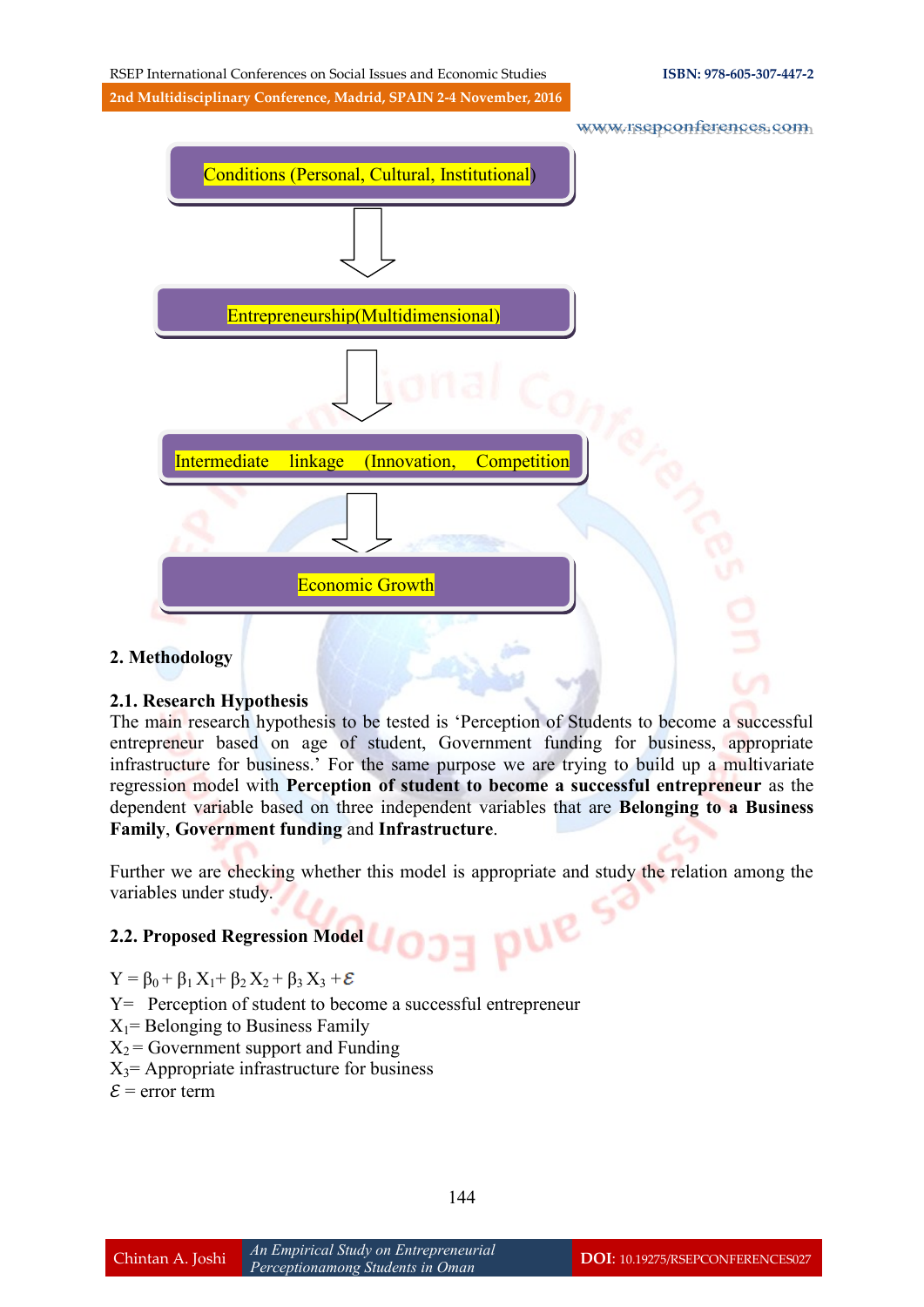

#### **2.3. Research Methodology**

The study is completely based on the pure research .It included exploratory research which included collection of primary data by getting the questionnaires filled from the respondents. Some structured and unstructured interviews were taken. As a part of research method exploratory research was conducted. Data was collected from the selected samples followed by interpretation and analysis.

#### **2.4. Data Collection**

A pilot study of 30 respondents was conducted to understand the perception of students in Oman regarding entrepreneurship. Total of 100 questionnaires were personally distributed via convenience sampling as a sampling technique. After 5 weeks completed questionnaires were personally collected from the respondents. Of the 150survey forms 100 were completely returned in order to be included for the final analysis. Using this surveyed questionnaire the study tried to understand the perception of students regarding entrepreneurship and determining the effect of various other variables affecting it.

#### **2.5. Selection of Research Strategies**

A cross sectional survey design was adopted for the study. The study was carried out by using a structured survey questionnaire which consisted of two parts. Part one is focused on demographic characteristics of respondents. Part two includes fifteen questions to assess student"s perception regarding entrepreneurship. Participants were briefed on the survey and the purpose of the study.

#### **2.6. Measurement**

The instrument consists of 15 questions. Each question is measured on a five-point Likert scale, where 1 for strongly disagree and 5 for strongly agree.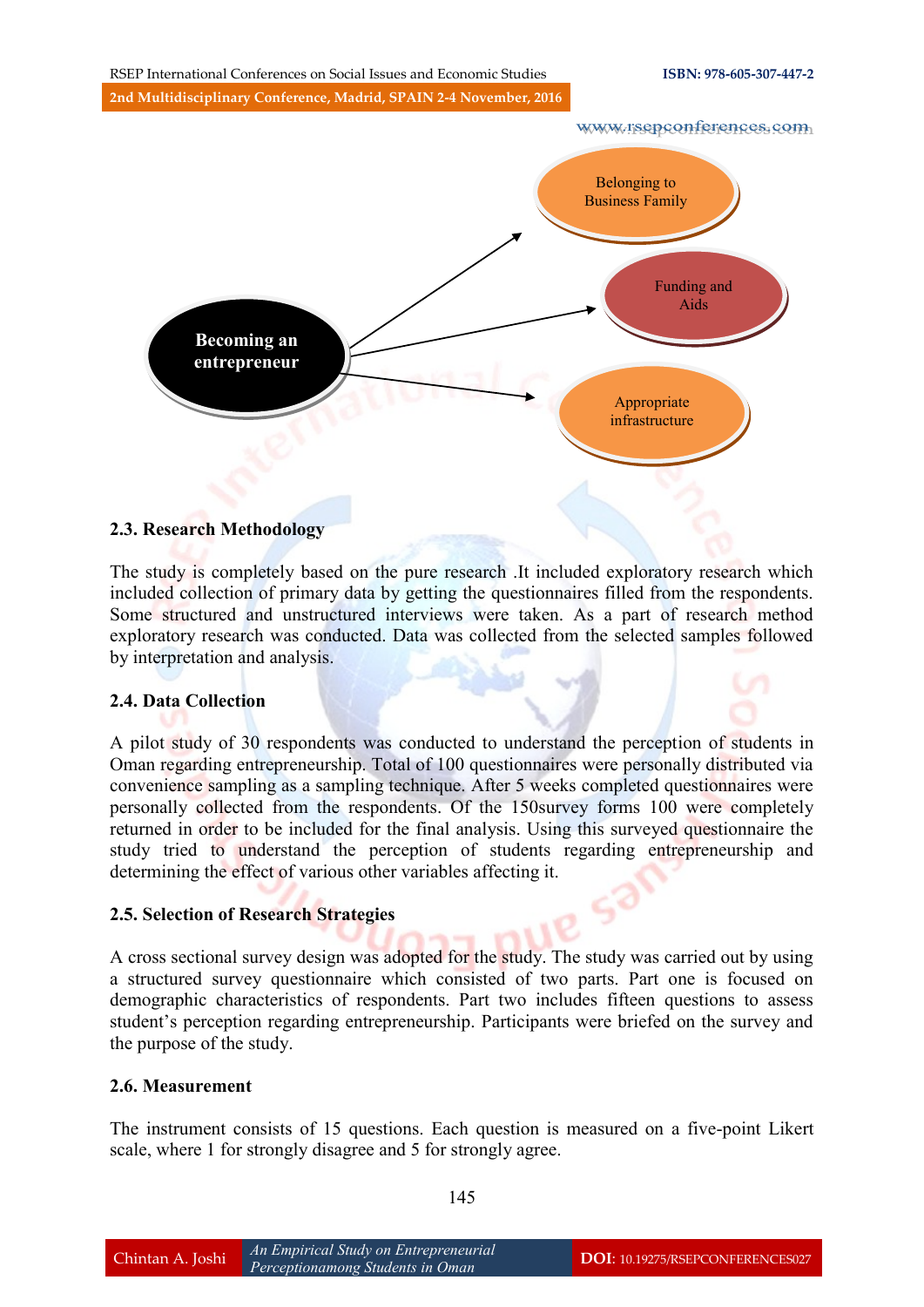# **2.7. Demographic Characteristics**

The demographic variables obtained from each respondent include: gender, age, educational qualification. In terms of education, it was deduced that as many as 66% of the respondents are pursuing bachelor"s degrees, 34% have secondary education and pursuing Higher National Diploma.

# **3. Descriptive Statistics**

Descriptive statistics are used to process, analyse the collected data and testing of hypothesis for drawing inferences. Mean scores are calculated to find out the most representative figure for the entire mass of data, range for each variables is calculated to define the difference between the values of the extreme items of a series and standard deviation to measure dispersion of series.

**Table 1:** Variables

| <b>Variables</b>                                                              | Mean | S.D  | <b>VARIANCE</b> | <b>RANGE</b>   |
|-------------------------------------------------------------------------------|------|------|-----------------|----------------|
| Capital to start a business will be<br>available.                             | 4.93 | 0.25 | 0.06            |                |
| Entrepreneurship<br>projects<br>are<br>funded or aided by government.         | 4.97 | 0.17 | 0.02            | $\mathbf{1}$   |
| many opportunities<br>There<br>are<br>available in the market.                | 4.87 | 0.33 | 0.11            |                |
| I have proper infrastructure for the<br>appropriate start-up of the business. | 4.88 | 0.32 | 0.10            |                |
| I have good family support to start<br>my own business                        | 4.97 | 0.22 | 0.04            | $\overline{2}$ |
| I won't be starting the business<br>where competition is too high.            | 4.88 | 0.35 | 0.12            | $\overline{2}$ |
| Being an entrepreneur gives me<br>more satisfaction.                          | 4.92 | 0.27 | 0.07            | $\overline{1}$ |
| I am eager to be in a business game<br>and make achievements.                 | 4.87 | 0.33 | 0.11            | 1              |
| Independence in work is important<br>for me.                                  | 4.92 | 0.41 | 0.17            | $\overline{2}$ |
| I am tolerant to risks involved in<br>any business situations.                | 4.85 | 0.38 | 0.14            | $\overline{2}$ |
| I can control my life                                                         | 4.86 | 0.44 | 0.20            | 3              |
| I tend to possess innovative skills.                                          | 4.82 | 0.46 | 0.11            | $\overline{2}$ |
| family thinks<br>Mv<br>being<br>an<br>entrepreneur is good for me.            | 4.87 | 0.44 | 0.20            | $\mathbf{1}$   |
| friends think<br>My<br>being<br>an<br>entrepreneur is good for me.            | 4.68 | 0.35 | 0.16            | $\overline{2}$ |
| Overall satisfaction in becoming an<br>entrepreneur                           | 4.98 | 0.28 | 0.08            | $\mathbf{1}$   |

146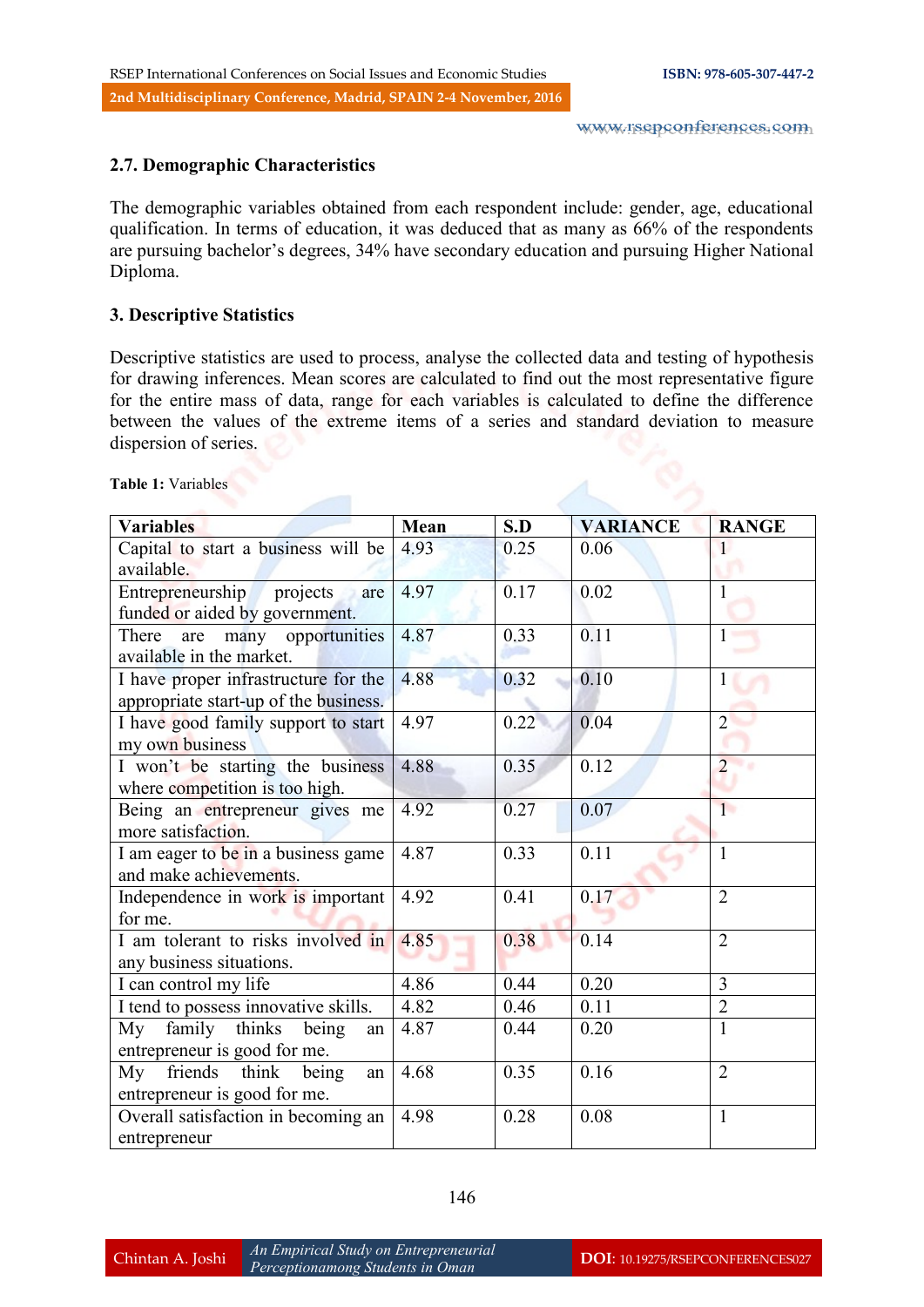**Table 2:** Regression Statistics

| Multiple R               | 0.1024  |
|--------------------------|---------|
| R Square                 | 0.0104  |
| <b>Adjusted R Square</b> | $-0.02$ |
| <b>Standard Error</b>    | 0.25    |
| Observations             | 100     |

| <b>ODSETVATIONS</b>                                    | 1 UU           |                       |                |                |
|--------------------------------------------------------|----------------|-----------------------|----------------|----------------|
| Table 3: Regression Coefficients                       |                |                       |                |                |
| Model                                                  | Coefficients   | Standardized<br>Error | <b>T-STAT</b>  | <b>P-VALUE</b> |
| Overall<br>Satisfaction in<br>being an<br>entrepreneur | 5.649693767    | 1.002644239           | 5.634794024    | 1.75E-07       |
| Belonging to<br><b>Business Family</b>                 | $-0.079380329$ | 0.090660955           | $-0.875573493$ | 0.383447       |
| Government<br>Funding                                  | $-0.078059325$ | 0.152411387           | $-0.512162027$ | 0.609714       |
| Appropriate<br>infrastructure for<br><b>Business</b>   | 0.011889036    | 0.079888229           | 0.148820869    | 0.882007       |

Above table shows the regressions statistics value of R square (coefficient of determination) was 0.01 which represents weak association among the variables under study. This also indicates that there could be inclusion of more variables taken while constructing the multiple regression model.This multiple regression result showed that the three independent variables belonging to a business family(-0.079), government funding (-0.078) andAppropriate infrastructure for Business (0.011),these have no significant effects on the dependent variable being an entrepreneur. R square result explains only 0.01 of the variation.

| Table 4: Regression Significancy |    |       |       |      |              |
|----------------------------------|----|-------|-------|------|--------------|
|                                  |    |       |       |      | Significance |
| df                               |    | SS    | MS    |      |              |
| Regression                       |    | 0.068 | 0.022 | 0.33 | 0.796        |
| Residual                         | 96 | 6.44  | 0.067 |      |              |
| Total                            | 99 | 6.51  |       |      |              |

Furthermore, F-test was used to decide accepting or rejecting the hypothesis by calculating and comparing with its probable value. The findings showed that three independent variables are not significant in association with the dependent variable as indicated by the F- value result. When a hierarchical regression analysis was conducted and it was observed that there

|--|--|

,,,,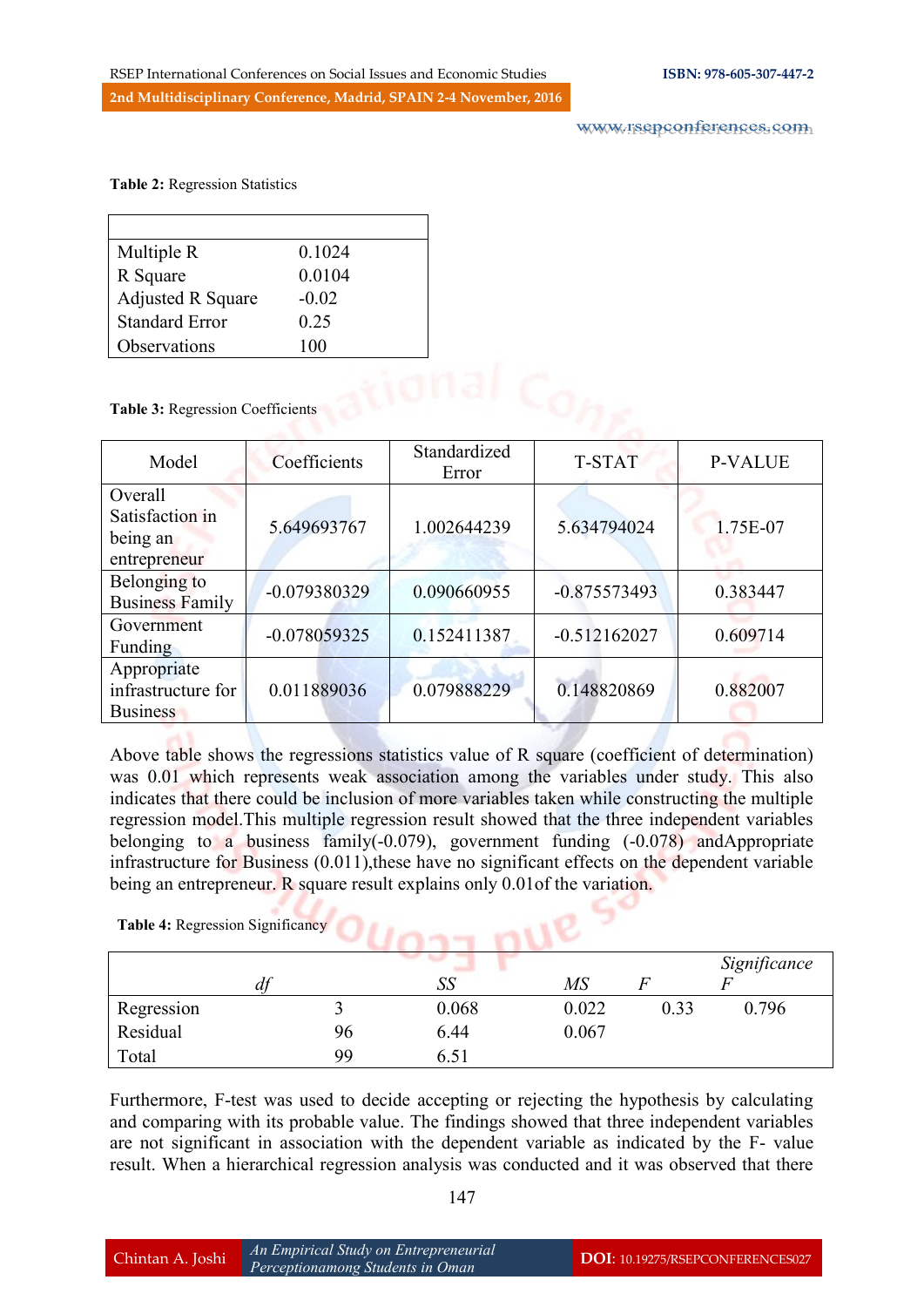exist a weak dependence among the variables. Along with variables under study there might be existence of other variables which may influence the aspect of being an entrepreneur.It is again an assumption that if we include all of the above variables and construct a regression model, it may be linear and we can avoid residuals to greater extent.

#### **Conclusions & Future Research Directions**

An empirical study was conducted which proposed that being an entrepreneur is influenced by various factors which includes support or funding from government, belonging to business family and also having proper infrastructure for the entrepreneurial opportunity. Through the data collected it was observed that there exist weak relation among the variables under study. It can me assumed that inclusion of more factors can possibly have a strong influence on the dependent variable under study. This could be various factors like risk taking potential of an individual, rules followed during the business games, financial support etc. can be taken into consideration. As the scope of the research and sample size is limited, further studies can be done by including more factors which may influence in becoming an entrepreneur. This being a cross sectional study poses its own limitations. For future a longitudinal study can be carried out in order to assess the perception of students regarding entrepreneurship. In addition, a comparison can be made among students at various levels and in many different specializations which they pursue. Finally that topic may be studied on a larger scale and to involve many other factors which influence the decision of becoming a successful entrepreneur in Oman. Large sample size can make the proposed model effective.

### **References**

- Audretsch, D.B., M.A. Carree, A.J. van Stel and A.R. Thurik (2002), Impeded industrial restructuring:the growth penalty, *Kyklos* 55, 81-98.
- Banerjee, A.V. and A.F. Newman (1993), Occupational choice and the process of development,*Journal of Political Economy* 101, 274-298.
- Acs, Z.J. and D.B. Audretsch (1987), Innovation, market structure, and firm size, *Review of Economics and Statistics* 69, 567-574.
- Casson, M., Yeung, B., Basu, A. and Wadeson, N. (2006). *The Oxford Handbook ofEntrepreneurship.* Oxford: Oxford University Press.
- Ciccone, A. and Matsuyama, K. (1996). "Start-up Costs and Pecuniary Externalities as Barriers to Economic Development", *Journal of Development Economics*, 4: 33-59.
- Brouwer, E. and Kleinknecht, A. (1996). "Firm Size, Small Business Presence and Sales of InnovativeProducts: A Micro-econometric Analysis", Small Business Economics, 8 (3), 189-201.
- Burgess, S., Lane, J. and Stevens, D. (2000). "Job Flows, Worker Flows, and Churning", Journal of LaborEconomics, 18 (3), 473-502.